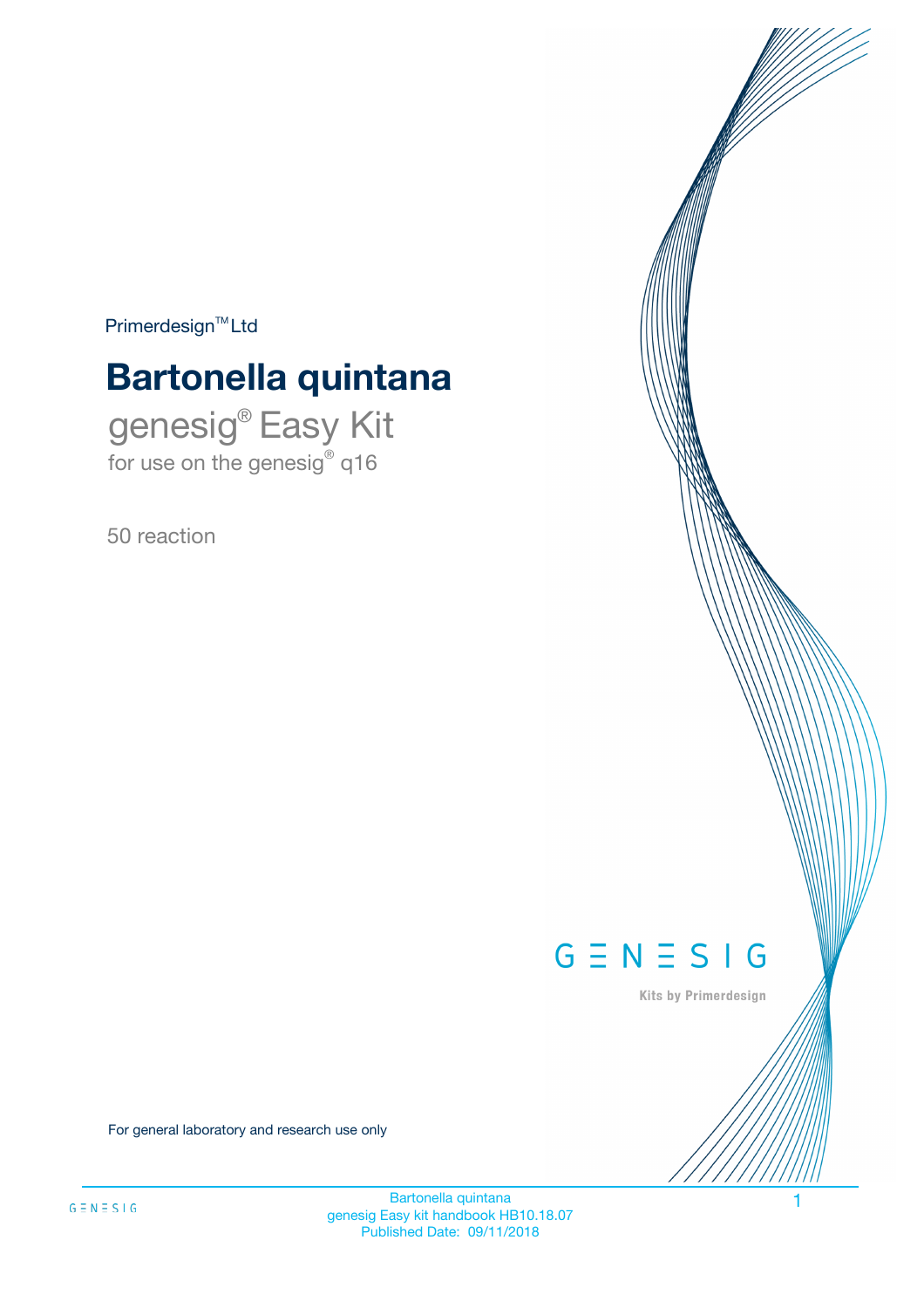# genesig® Easy: at a glance guide

#### **For each DNA test**

| Component               | <b>Volume</b> | Lab-in-a-box pipette |  |
|-------------------------|---------------|----------------------|--|
| B.quintana reaction mix | 10 µl         |                      |  |
| <b>Your DNA sample</b>  | 10 µl         |                      |  |

#### **For each positive control**

| Component                 | Volume   | Lab-in-a-box pipette |  |
|---------------------------|----------|----------------------|--|
| B.quintana reaction mix   | $10 \mu$ |                      |  |
| Positive control template | $10 \mu$ |                      |  |

#### **For each negative control**

| Component               | <b>Volume</b>   | Lab-in-a-box pipette |  |
|-------------------------|-----------------|----------------------|--|
| B.quintana reaction mix | 10 <sub>µ</sub> |                      |  |
| <u>Water</u>            | 10 <sub>µ</sub> |                      |  |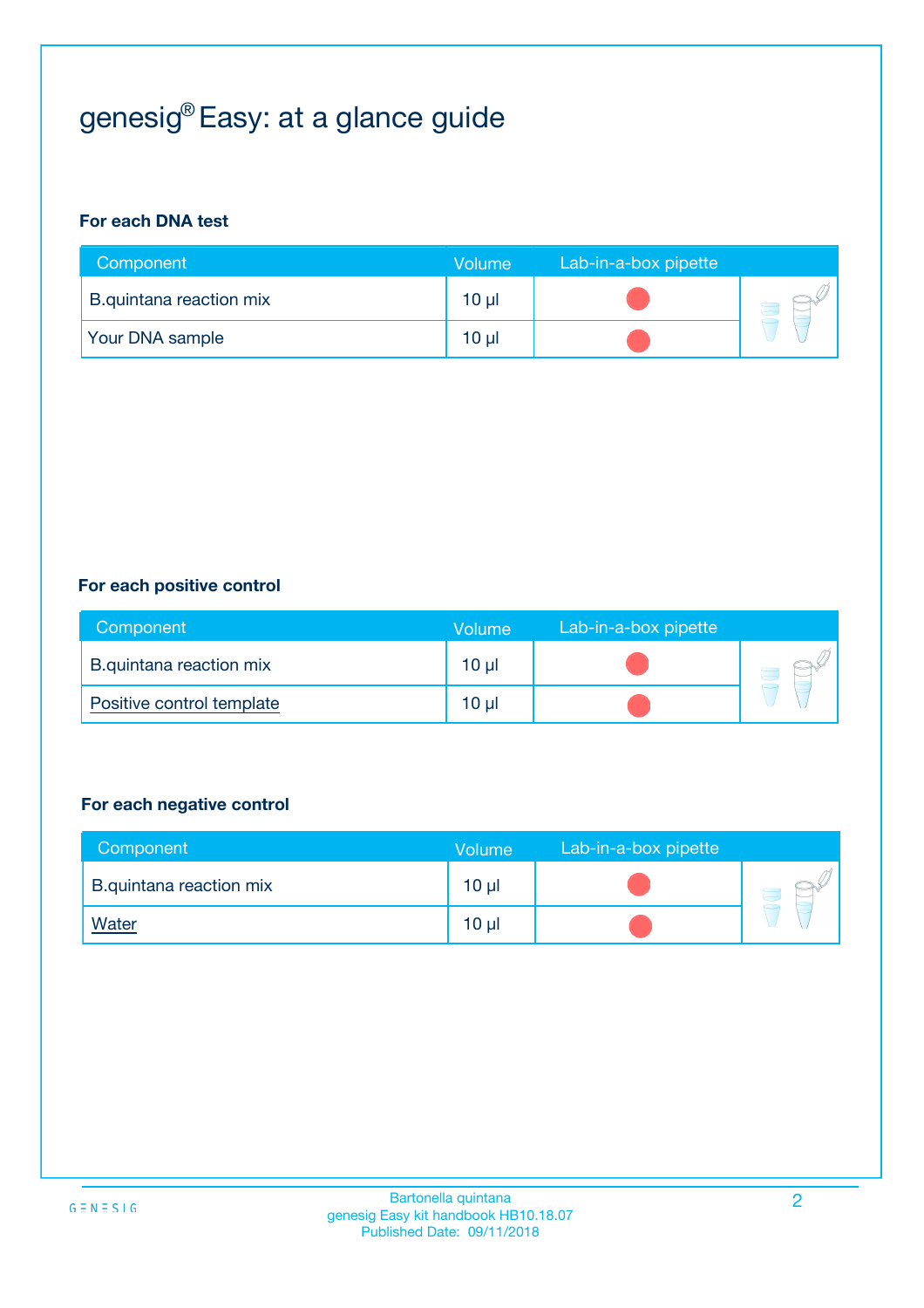# Kit Contents



## Reagents and equipment to be supplied by the user

#### **genesig® q16 instrument**

#### **genesig® Easy Extraction Kit**

This kit is designed to work well with all processes that yield high quality RNA and DNA but the genesig Easy extraction method is recommended for ease of use.

#### **genesig® Lab-In-A-Box**

The genesig Lab-In-A-Box contains all of the pipettes, tips and racks that you will need to use a genesig Easy kit. Alternatively if you already have these components and equipment these can be used instead.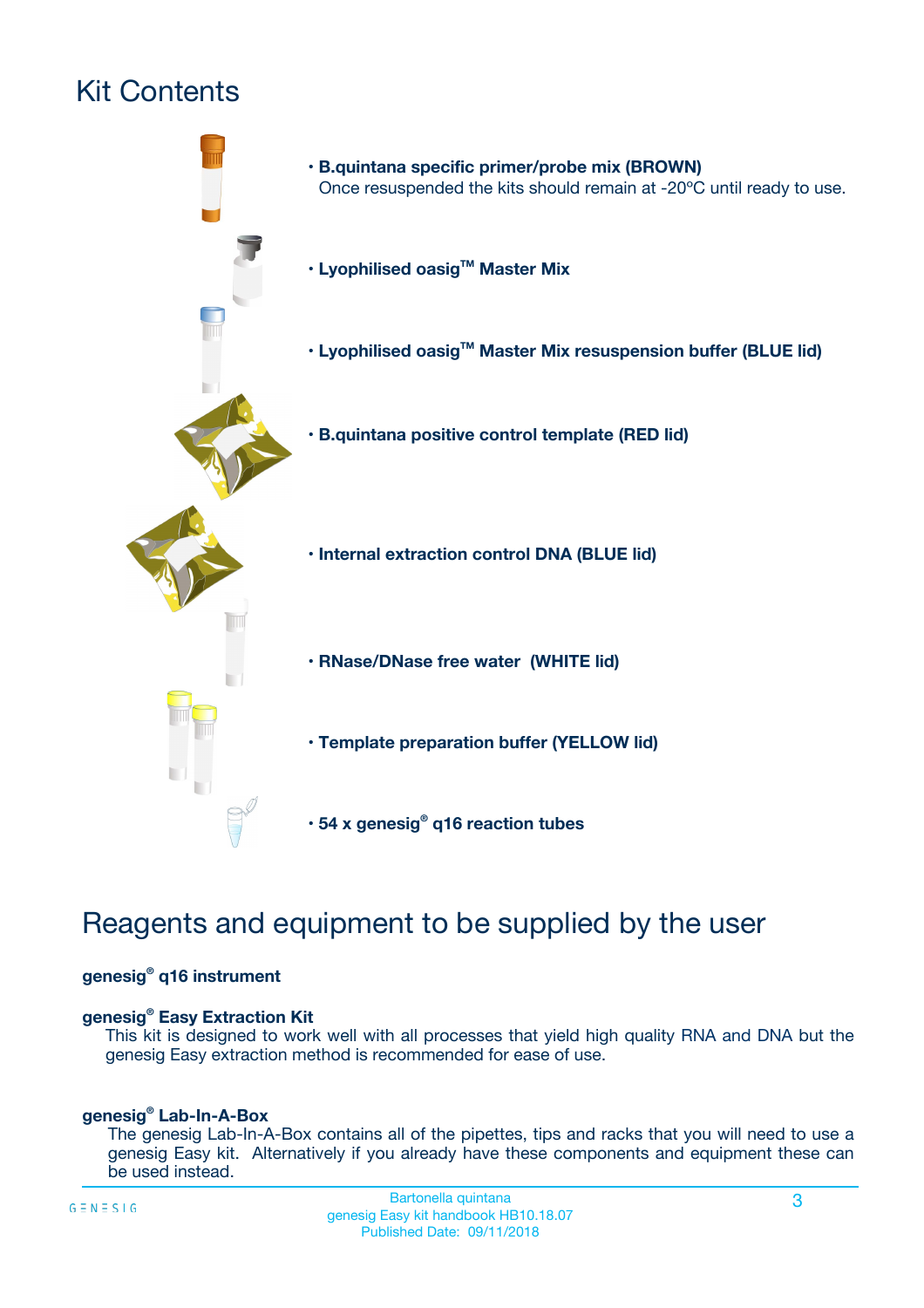## Step-by-step guide

### 1. Create your reaction mix



Use the blue pipette to transfer 500µl**\*** of the oasig Master Mix resuspension buffer into the tube of lyophilised oasig Master Mix and mix well by gently swirling. Then transfer all of that master mix into the brown tube labelled B.quintana primers/probe.

**\***Transfering 525µl of the oasig Master Mix resuspension buffer to your oasig Master Mix (instead of the 500µl recommended above) will enable you to take full advantage of the 50 reactions by accounting for volume losses during pipetting. In order to do so with the genesig Easy fixed volume pipettes use 1x blue, 2x red and 1x grey pipettes to make the total volume. Please be assured that this will not adversely affect the efficiency of the test.

Cap and shake tube to mix. A thorough shake is essential to ensure that all components are resuspended. **Failure to mix well can produce poor kit performance.**

Leave to stand for 5 minutes. Now your reaction mix is ready to use.

Store the reaction mix in the freezer from hereon.

#### Top tip

- Ensure that the reaction mix is mixed thoroughly before each use by shaking.
- **•** Once resuspended do not expose genesig Easy kit to temperatures above -20°C for longer than 30 minutes at a time.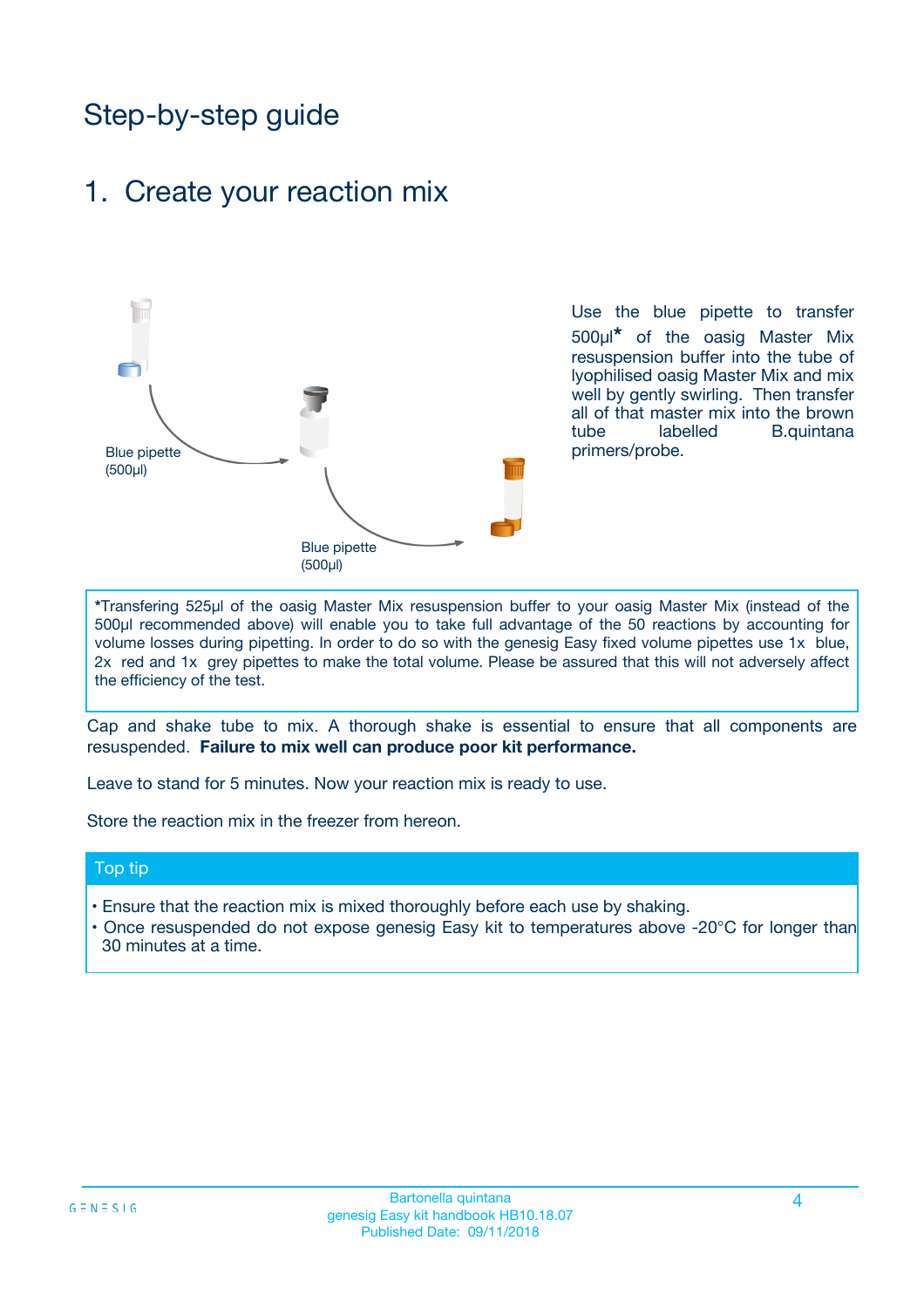# 2. Internal extraction control



Use the blue pipette to transfer 1000µl (2 x 500µl) of template preparation buffer into the Internal Extraction Control DNA tube. Cap and shake tube to mix.

Your kit contains Internal Extraction Control DNA. This is added to your biological sample at the beginning of the DNA extraction process. It is extracted along with the DNA from your target of interest. The q16 will detect the presence of this Internal Extraction Control DNA at the same time as your target. This is the ideal way to show that your DNA extraction process has been successful.

#### **If you are using an alternative extraction kit:**

Use the red pipette to transfer 10µl of Internal Extraction Control DNA to your sample **after** the lysis buffer has been added then follow the rest of the extraction protocol.

#### **If you are using samples that have already been extracted:**

Use the grey pipette to transfer 5µl of Internal Extraction Control DNA to your extracted sample.

### 3. Add reaction mix to all reaction tubes



For every reaction to be run, use the red pipette to add 10µl of your B.quintana reaction mix to every tube.

#### Top tip

- Always pipette the reaction mix directly into the bottom of the tube.
- You can label the tube lids to aid your reaction setup but avoid labelling tube sides.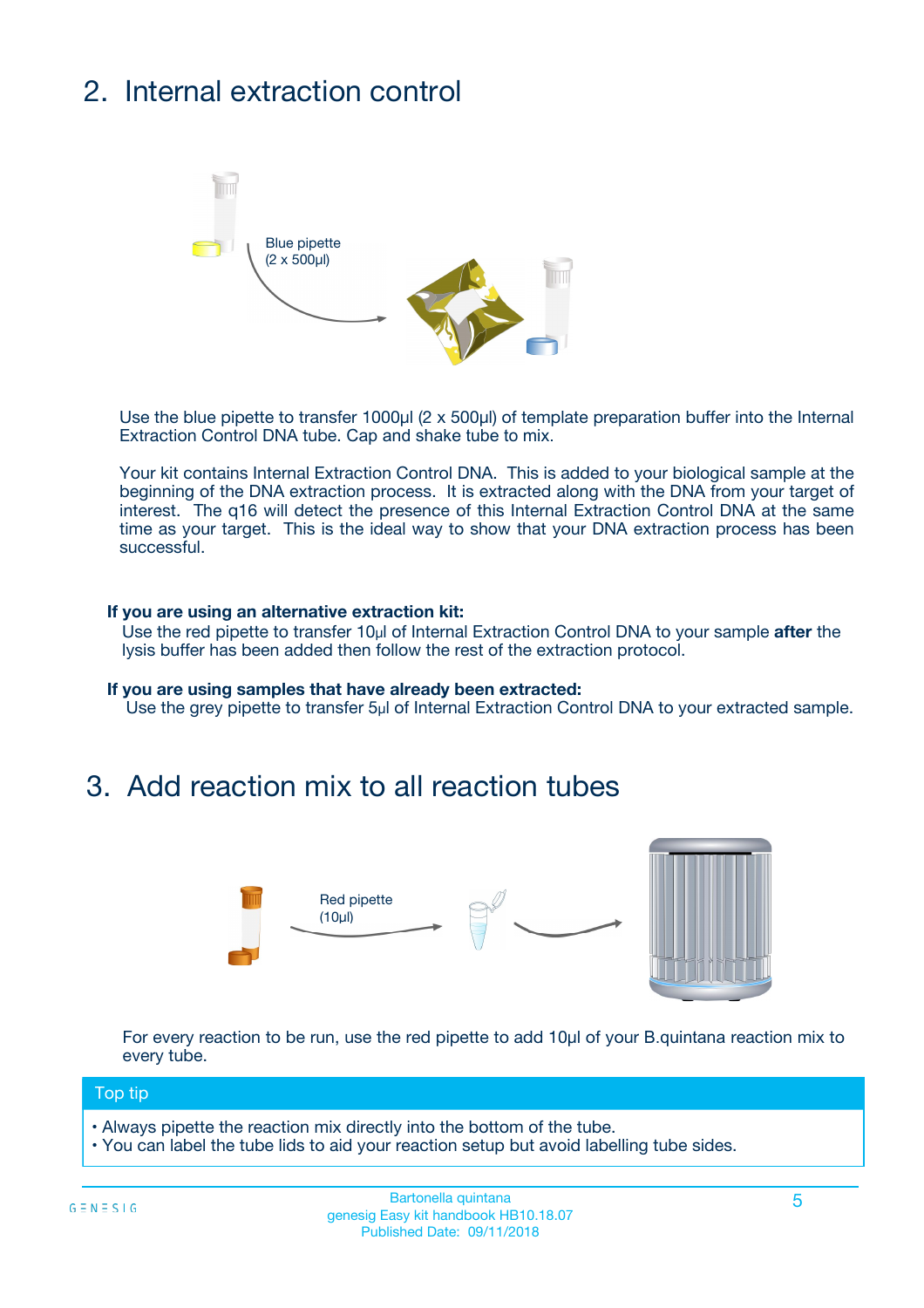## 4. Negative control



For each test you will require a negative control. Instead of DNA, water is used. This sample should typically prove negative thus proving that all of your positive samples really are positive.

To create a negative control reaction simply use the red pipette to add 10µl of the water to the required reaction tubes. Close these tubes after adding the water.

Because some genesig kit targets are common in the environment you may occasionally see a "late" signal in the negative control. The q16 software will take this into account accordingly.

#### Top tip

**•** Always add the water to the side of the tube to reduce the introduction of bubbles.

### 5. Set up a test



For each sample you wish to analyse, use the red pipette to add 10µl of your DNA sample to the required reaction tubes. Close these tubes after adding the sample. Always change pipette tips between samples.

#### Top tip

**•** Always add the DNA sample to the side of the tube to reduce the introduction of bubbles.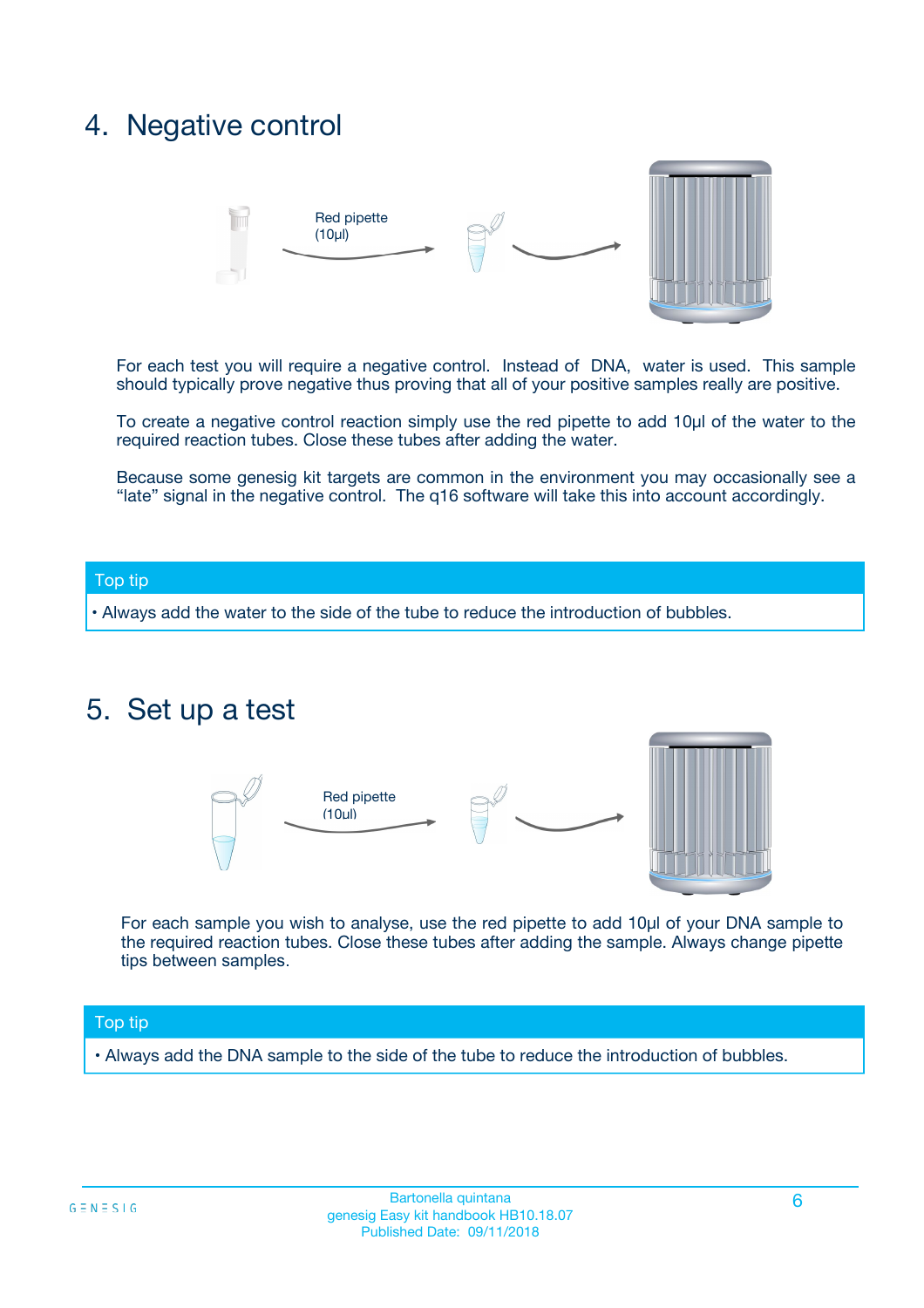## 6. Positive control



Use the blue pipette to transfer 1000µl (2 x 500µl) of template preparation buffer into the positive control template tube. Cap and shake tube to mix.

Each time you run a test you will require a positive control. This is a small portion of DNA from your target of interest. It serves two purposes:

1. It will always test positive so it shows that everything is working as it should be.

2. The q16 software knows how much DNA is present in the positive control. So it can automatically compare your sample of interest with the positive control to calculate the amount of target DNA in your sample.

To create a positive control reaction, simply use 10µl of the positive control instead of your DNA sample.



Take great care when setting up your positive control. The positive control template has the potential to give you a false positive signal in your other samples. Set positive controls up last after all other sample tubes are closed. Always change pipette tips between samples. You may even choose to set up positive controls in a separate room.

#### Top tip

**•** Always add the positive control to the side of the tube to reduce the introduction of bubbles.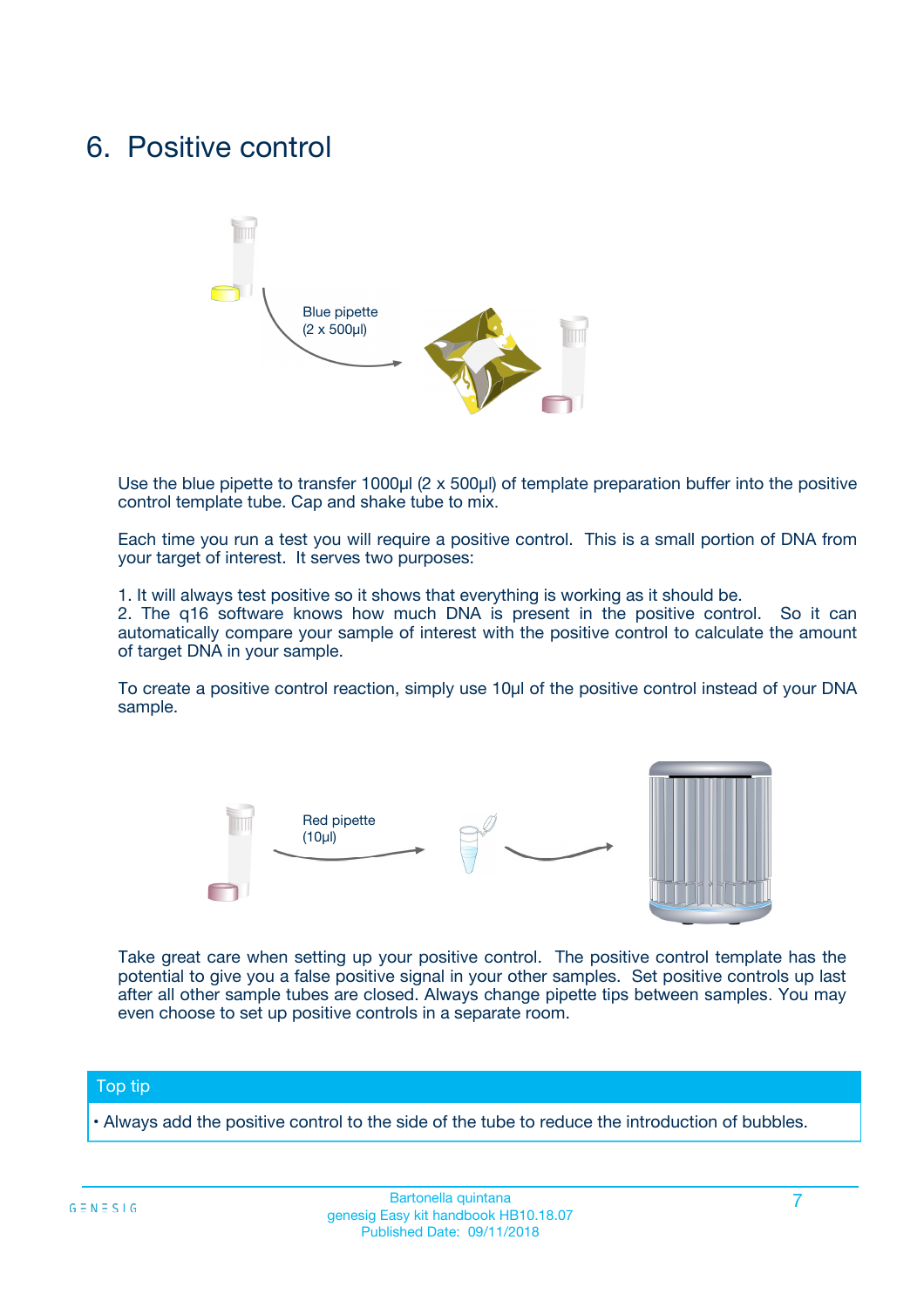# 7. Running the test

Place the tubes into the correct positions in your q16 as defined by the software, this may include positioning of empty tubes to ensure that the q16 lid is balanced. The run can then be started.

| genesig q16 PCR software - 1.2                                               |                                     | $\Box$                                                                                  |
|------------------------------------------------------------------------------|-------------------------------------|-----------------------------------------------------------------------------------------|
| Unsaved (New Experiment 2<br>$\vert \cdot \vert$<br><b>Open Experiments:</b> | <b>D</b> Open<br>Save<br>$\Box$ New | Save As<br><b>C</b> Close<br>$G \equiv N \equiv S \mid G$<br><b>&amp; Configuration</b> |
| Setup<br><b>Results</b><br><b>Stages:</b>                                    |                                     |                                                                                         |
| <b>Notes</b>                                                                 | Samples                             | <b>Tests</b>                                                                            |
| <b>Name and Details</b>                                                      | Color<br>Name                       | Note<br>Color<br>Note<br>Name                                                           |
| New Experiment 2017-10-26 11:06                                              | Sample 1                            | ع<br>条<br>Test 1                                                                        |
| Kit type: genesig® Easy Target Detection kit                                 | Sample 2                            |                                                                                         |
| Instrument Id.:                                                              | Sample 3                            | $\qquad \qquad \blacksquare$<br>$\qquad \qquad \blacksquare$                            |
| Run Completion Time:                                                         | Sample 4                            |                                                                                         |
| <b>Notes</b>                                                                 | Sample 5<br>A<br>v                  | $\triangle$<br>4<br>$\oplus$<br>₩                                                       |
| <b>Well Contents</b>                                                         |                                     | <b>Run</b>                                                                              |
| Pos.<br>Test                                                                 | Sample                              | <b>Run Status</b>                                                                       |
| Test 1<br>-1                                                                 | <b>Negative Control</b>             | $\blacktriangle$                                                                        |
| $\overline{2}$<br>Test 1                                                     | <b>Positive Control</b>             |                                                                                         |
| $\overline{\mathbf{3}}$<br>Test 1                                            | Sample 1                            | Show full log                                                                           |
| Test 1<br>$\overline{4}$                                                     | Sample 2                            |                                                                                         |
| 5<br>Test 1                                                                  | Sample 3                            | <b>Run Control</b>                                                                      |
| 6<br>Test 1                                                                  | Sample 4                            |                                                                                         |
| $\overline{7}$<br>Test 1                                                     | Sample 5                            |                                                                                         |
| 8                                                                            |                                     | $\triangleright$ Start Run<br>Abort Run                                                 |
| <b>JOD FURTY TUDE TO BUILDED IN</b>                                          |                                     | $\overline{\mathbf{v}}$                                                                 |

#### Top tip

- Before loading tubes into the q16, check for bubbles! Flick the bottom of the tubes to remove any bubbles that may have formed during the test setup.
- Apply centrifugal force with a sharp wrist action to ensure all solution is at the bottom of the reaction tube.
- When repeating a test you can use a previous file as a template by clicking 'open' then selecting File name > Files of Type > Experiment file as template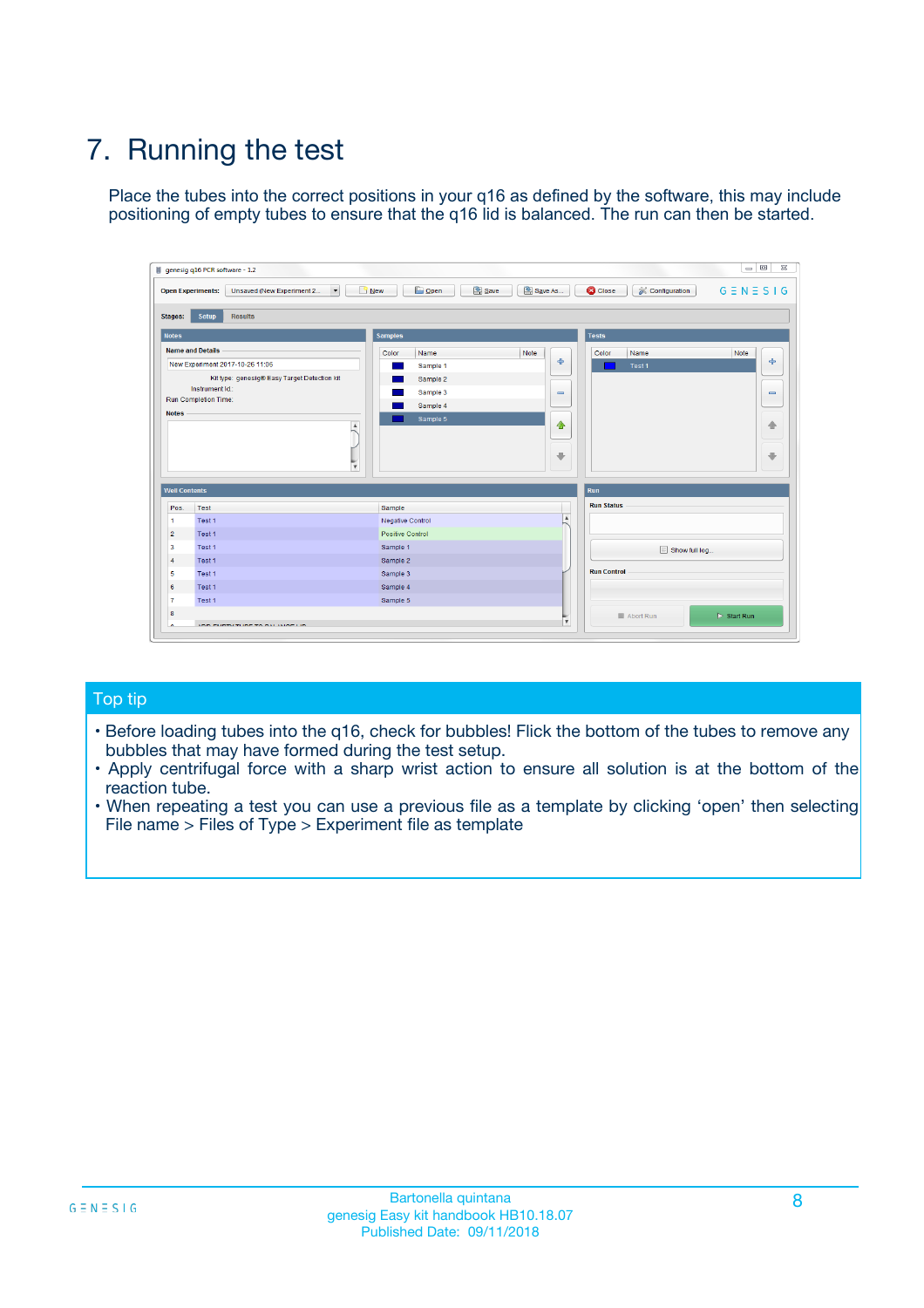## What do my results mean?

Analysis of your data is carried out automatically by the genesig q16. The following information is designed to help you fully understand a result or to troubleshoot:

### "Positive"

#### **Explanation**

Your sample has produced a positive result. Your target of interest is present and you can use the reported quantity.

"Negative"

#### **Explanation**

Your sample has produced a negative result. The target is not present in your sample.

### "Test contaminated"

#### **Explanation**

The Negative Control should be completely free of any DNA. If you see this error message it means that at some point during the setup, the Negative Control has been contaminated with DNA and has given a positive signal. This contamination has invalidated the test. The Positive Control and your test samples are both possible sources of contaminating DNA. The genesig q16 reaction tubes from previous runs will also contain very high amounts of DNA so it is important that these are carefully disposed of after the run is completed and NEVER OPENED. It may be the case that your kits have become contaminated which will lead to the same problem occurring repeatedly.

#### **Solutions**

1. Clean your working area using a commercial DNA remover solution to ensure the area is DNA free at the start of your run and re-run the test

2. If the problem persists then the kit has become contaminated and it will have to be discarded and replaced with a new kit. When you open the new kit, run a simple test to show that changing the kit has solved the problem. Prepare a test which includes only the Positive Control, the Negative Control and one 'mock sample'. For the 'mock sample' add water instead of any sample DNA. The result for the Negative Control and the mock sample should be negative indicating that contamination is no longer present.

#### **Preventive action**

An ideal lab set-up has a 'Clean area' where the test reagents are prepared and a 'sample area' where DNA samples and the Positive Control template are handled. The best workflow involves setting up all the test components (excluding the positive control template) in the clean area and then moving the tests to the sample area for sample and Positive Control addition. If this method is followed then the kit components are always kept away from possible sources of contamination. For extra security the Negative Control can be completely prepared and sealed in the clean area. All work areas should be decontaminated regularly with DNA remover.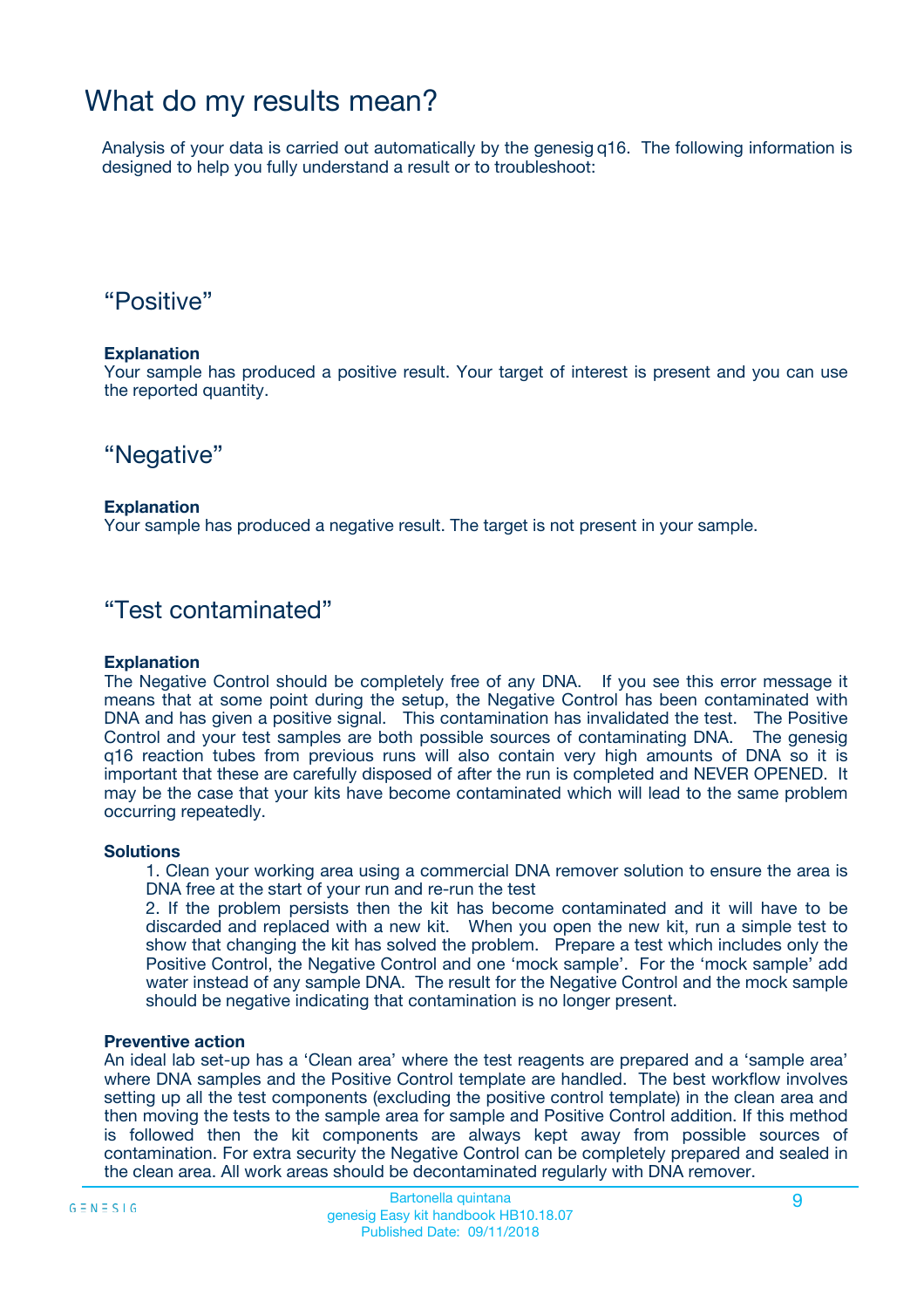### "Sample preparation failed"

#### **Explanation**

The test has failed because the quality of the sample was not high enough. The Internal Extraction Control component identifies whether the sample has been prepared correctly and is of suitable quality. This error message means that this quality control test has failed and the sample quality is not high enough for analysis.

#### **Solutions**

1. Check the sample preparation protocol for any user errors then repeat.

2. Poor quality samples can result from overloading the sample preparation protocol with too much starting material. Try reducing the amount of starting material then repeat.

3. Failing to add the Internal extraction Control DNA to your sample during the sample preparation protocol can also lead to a reported result of "sample preparation failed". Ensure that this step has not been overlooked or forgotten. If your samples are derived from an archive store or from a process separate from your genesig Easy extraction kit; you must add 5µl of Internal Extraction Control DNA into each 0.5ml of your sample to make it suitable for use on the q16.

### "Positive result, poor quality sample"

#### **Explanation**

The test is positive so if you are only interested in obtaining a 'present or absent' answer for your sample then your result is reliable. However, the test contains an Internal Extraction Control component that identifies if the sample is of high quality. This quality control test has failed and the sample is not therefore of high enough quality to accurately calculate the exact copy number of DNA present. If you require quantitative information for your sample then proceed with the solutions below.

#### **Solution**

For appropriate solutions, read the "Sample preparation failed" section of this handbook.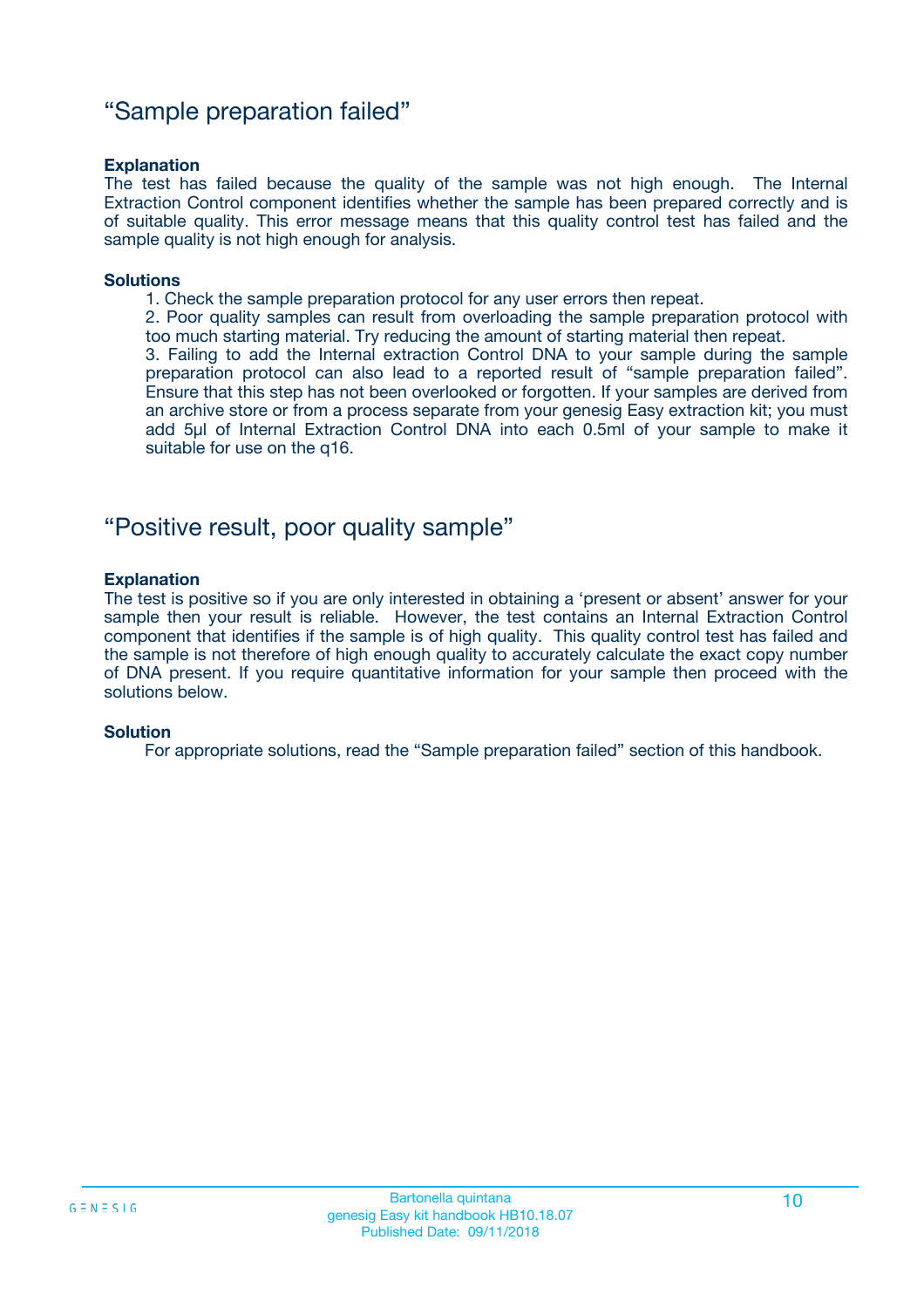### "Test failed"

#### **Explanation**

The test has failed because the Positive Control has not worked. The Positive Control is present to show that all aspects of the test are working correctly together. When this control test fails, the test as a whole is invalidated. This finding indicates that a problem has occurred in the reaction set-up part of the experiment and has nothing to do with sample preparation.

#### **Solutions**

- 1. Check the entire workflow and test set-up to look for any user errors, then repeat the test e.g. have the right colour pipettes and solutions been used with the correct tubes?
- 2. Ensure the positive and negative controls are inserted into the correct wells of your q16.

3. A component of the test may have 'gone off' due to handing errors, incorrect storage or exceeding the shelf life. When you open a new kit, run a simple test to show that changing the kit has solved the problem. Prepare a test which includes only the Positive Control, the Negative Control and one 'mock sample'. For the 'mock sample' add internal control template instead of any sample DNA. If the Positive Control works, the mock sample will now be called as a negative result.

### "Test failed and is contaminated"

#### **Explanation**

The Positive Control is indicating test failure, and the Negative Control is indicating test contamination. Please read the "Test Failed" and "Test contamination" sections of this technical support handbook for a further explanation.

#### **Solution**

For appropriate solutions, read both the "Test failed" and "Test contaminated" sections of this handbook.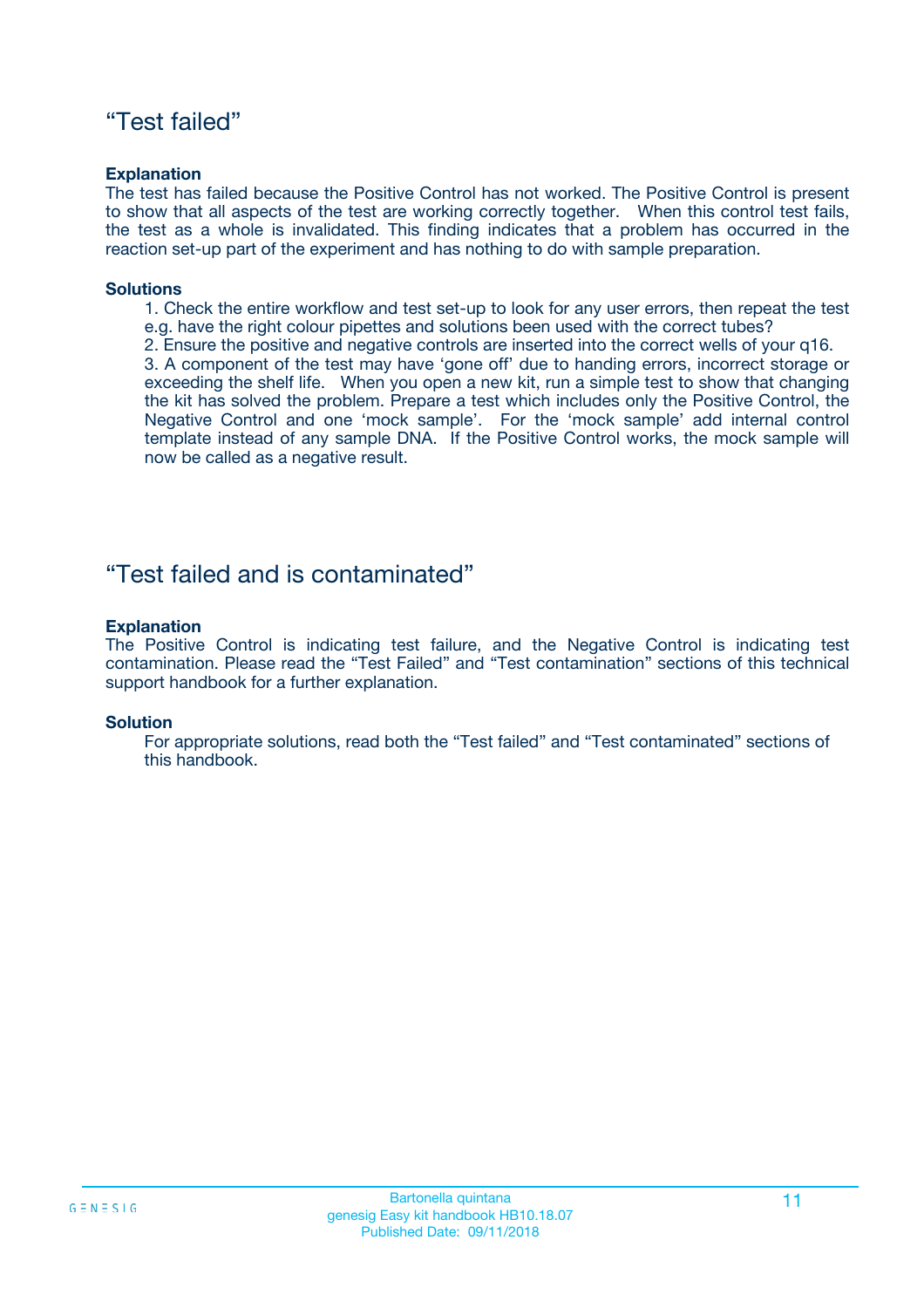## Bartonella quintana

Bartonella quintana (previously known as Rochalimaea quintana and Rickettsia quintana) is a gram-negative bacterium transmitted via the human body louse Pediculus humanus corporis. The bacterium is slow growing and has a circular chromosome of approximately 1.6Mb (derived from the genome of B. henselae), it has a short rod shaped structure.

Bartonella quintana is known to cause trench fever. The disease was first described in 1915 as infecting European soldiers in World War I. It is responsible for a variety of conditions including chronic bacteraemia, endocarditis, lymphadenopathy and bacillary angiomatosis. Since the 1990s it has been recognised as a re-emerging pathogen, outbreaks have occurred in cities in America and Europe amongst homeless populations. The disease is heavily linked to poor sanitation, overcrowding and poor hygiene.

Bartonella quintana has an incubation period of 15-25 days but this can vary depending on conditions. The bacterium infects endothelial cells and erythrocytes. It causes a recurrent fever lasting for one to five days alongside other more general symptoms such as tiredness, headache, and shin pain. The fever reoccurs between one and five times, becoming less severe with approximately 4-6 asymptomatic days in between. Although it may take a long time to fully recover, the mortality rate is low.

Bartonella quintana is detected in the laboratory via isolation from blood or tissue on specific media under particular conditions. As Bartonella quintana is a slow growing bacteria, serology (indirect immunofluorescence) can be used to diagnose it, however cross-reactivity is common so this method must be used in the alongside other techniques.

Real time PCR assays can be used to distinguish Bartonella species easily, giving accurate results which can be used without the need for other assays.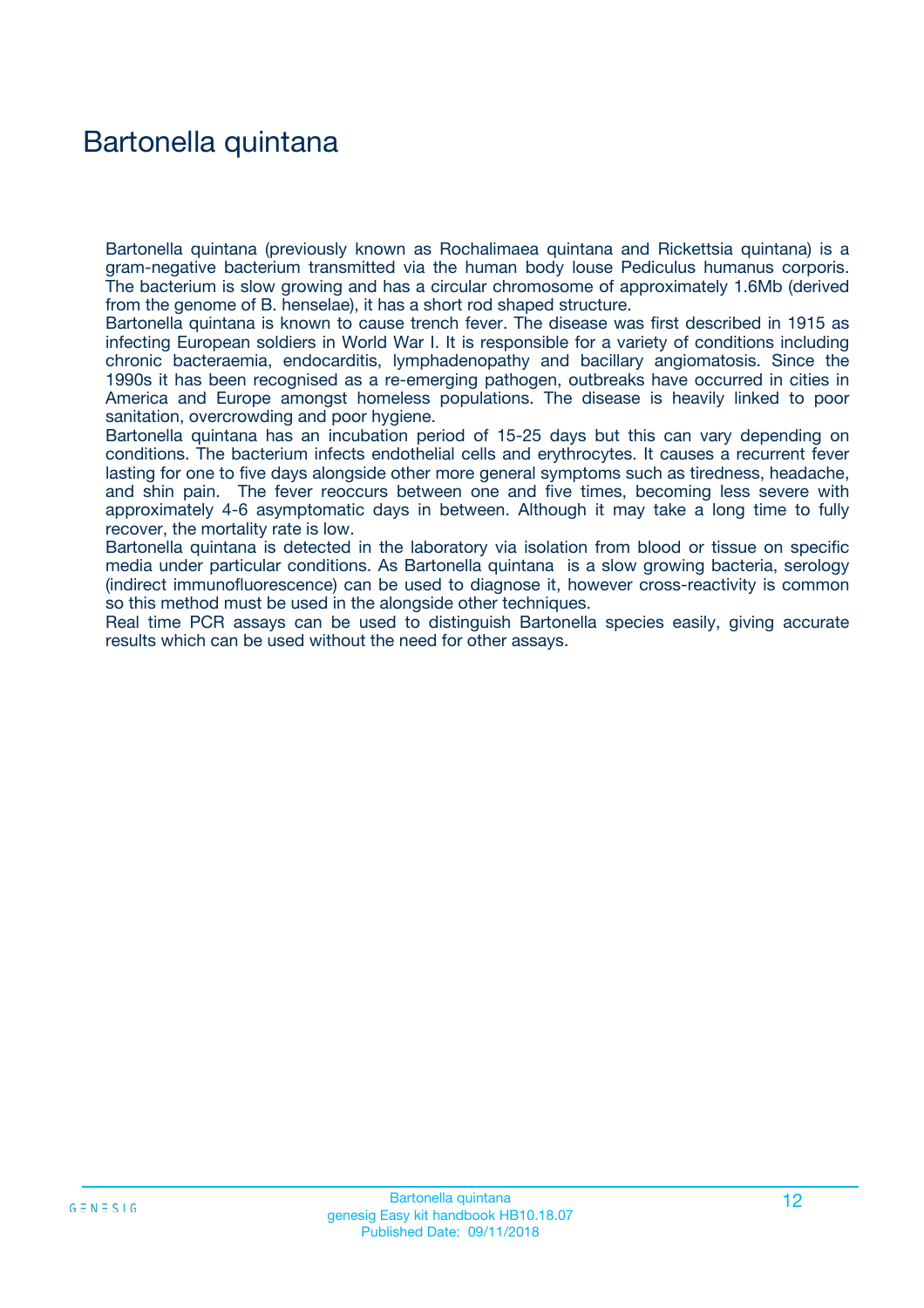## **Specificity**

The Primerdesign genesig Kit for Bartonella quintana (B.quintana) genomes is designed for the in vitro quantification of B.quintana genomes. The kit is designed to have a broad detection profile. Specifically, the primers represent 100% homology with over 95% of the NCBI database reference sequences available at the time of design.

The dynamics of genetic variation means that new sequence information may become available after the initial design. Primerdesign periodically reviews the detection profiles of our kits and when required releases new versions.

If you require further information, or have a specific question about the detection profile of this kit then please send an e.mail to enquiry@primerdesign.co.uk and our bioinformatics team will answer your question.